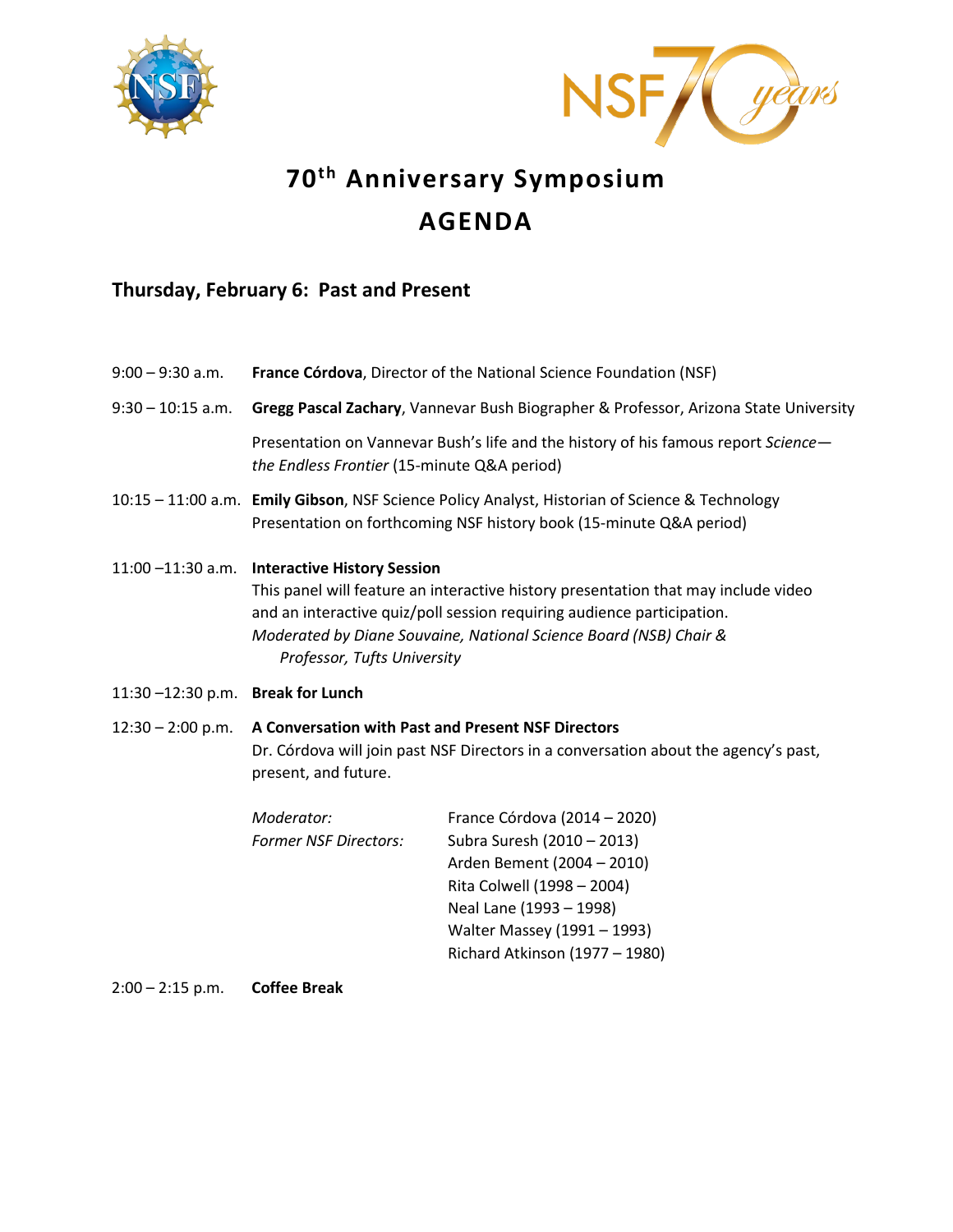



## *Thursday, February 6, continued*

| $2:15 - 3:45$ p.m. | <b>Science Breakthroughs</b><br>Panel featuring NSF-funded science breakthroughs from the last decade. The topics<br>covered in this panel will feature a mix of major breakthroughs, as well as research<br>that has led to significant impacts on society. In addition, the panelists will be a<br>diverse set of researchers, including those earlier in their careers.                                                                                                                                                                                                                        |  |
|--------------------|---------------------------------------------------------------------------------------------------------------------------------------------------------------------------------------------------------------------------------------------------------------------------------------------------------------------------------------------------------------------------------------------------------------------------------------------------------------------------------------------------------------------------------------------------------------------------------------------------|--|
|                    | Moderator: Amy Harmon, Correspondent, New York Times<br>Jennifer Dionne, 2019 Waterman Award recipient & Associate<br>Panelists:<br>Professor, Stanford University<br>Shep Doeleman, 2019 Breakthrough Prize & NSF Diamond Award recipient &<br>Director, EHT at Harvard-Smithsonian Center for Astrophysics<br>Margaret Leinen, Director, Scripps Institute & Vice Chancellor & Dean,<br><b>Marine Sciences</b><br>Nergis Mavalvala, Professor & Associate Head, Department of Physics, MIT<br>Alvin Roth, Nobel Prize in Economics 2012 & Professor of Economics,<br><b>Stanford University</b> |  |
| $3:45 - 4:45$ p.m. | <b>Partnerships to Address National Priorities</b><br>Panelists will discuss the importance of forming partnerships to address national<br>priorities, focusing on the following topics: quantum, AI, and the Future of Work.<br>These topics tie into several the NSF 10 Big Ideas, as well as the NSB's focus on the<br>development of the skilled technical workforce                                                                                                                                                                                                                          |  |
|                    | Moderator: Michael Kratsios, Chief Technology Officer of the U.S., White House<br>Panelists:<br>Robert Conn, President and CEO, The Kavli Foundation<br>Walter Copan, Director, NIST & Under Secretary of Commerce for<br><b>Standards and Technology</b><br>Paul Dabbar, Under Secretary for Science, U.S. Department of Energy<br>Suresh Garimella, President, University of Vermont & NSB Member<br>Marcia McNutt, President, National Academy of Sciences<br>Prem Natarajan, Vice President, Alexa AI, Amazon                                                                                 |  |
| $4:45 - 5:15$ p.m. | Kelvin Droegemeier, Director, Office of Science and Technology Policy, White House<br>Dr. Droegemeier will speak on the current place of NSF and the American scientific<br>enterprise and close with a look to the future.                                                                                                                                                                                                                                                                                                                                                                       |  |
| 5:15 p.m.          | <b>End of Symposium (Day one)</b>                                                                                                                                                                                                                                                                                                                                                                                                                                                                                                                                                                 |  |